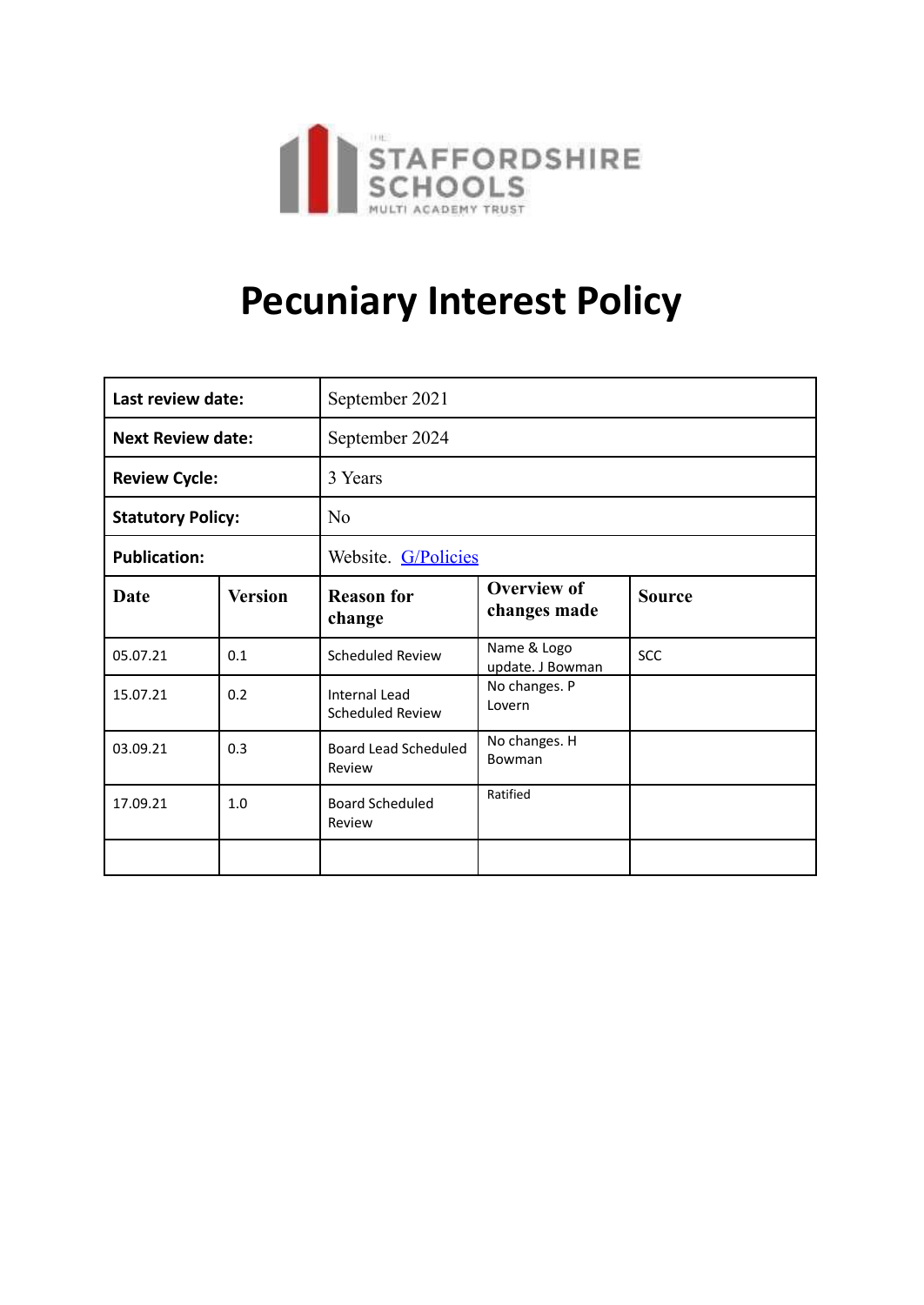### Code of Conduct for Academy Board Members, Directors & Staff relating to **Register of Disclosure of Interests - Notes of Guidance**

The public is entitled to expect the highest standards of conduct from all employees who work for the Academy. Under the Academy's Code of Conduct, all staff, including temporary employees, are required to disclose to the Board the interests set out below. This must be done within 28 days of the interest becoming apparent.

The Academy's register of interest **must** capture relevant business and pecuniary interests of Members, Directors and employees, including:

◦ Directorships, partnerships and employments with businesses of any kind, including those that provide or may provide goods or services to the trust;

◦ Trusteeships and governorships including at other educational institutions and charities irrespective of whether there is a trading relationship with the Academy;

◦ For each interest: the name of the business, the nature of the business, the nature of the interest, and the date the interest began.

The Clerk to the Directors will ensure that

◦ The 'Declaration of Pecuniary, Business and Other Interests' forms are completed by all Members, Directors and Staff.

◦ The data collected is transferred to the 'Register for the Declaration of Pecuniary, Business and Other Interests' in a timely manner.

◦ Pecuniary, Business and Other Interests is an Agenda item at all Directors and Members Meetings

◦ The most current copy of the Register is displayed on the Academy Website

◦ Any discussions relating to the Pecuniary, Business and Other Interests of Members, Directors and Staff held at Directors meetings are recorded.

# **1. Register of Relationships with Contractors and Suppliers of Goods and Services**

(a) Award of orders and contracts

Employees who are responsible for the award of orders and contracts should make known, in writing, to the Board all relationships of a business or private nature that they have with contractors and other suppliers of goods and services. An explanation as to the exact nature of the relationship should be made and whether or not the company or business has in the past or currently supplies goods or services to the Academy or has a contract with the Academy.

(b) Relationships in a private or domestic capacity

Employees who, in the course of their job, engage or supervise contractors or have any other official relationship with contractors and/or have had, or currently have, a relationship in a private or domestic capacity with contractors (or their senior staff) should make this known to the Board.

# **2. Personal Interests**

Conflict of interests

Employees must declare in writing to the Board any financial or non-financial interests which could reasonably be considered to conflict with the Academy's interests.

Academies should ensure:

(a) that employees, Directors and Members (including temporary employees) are regularly advised of the need to make such declarations,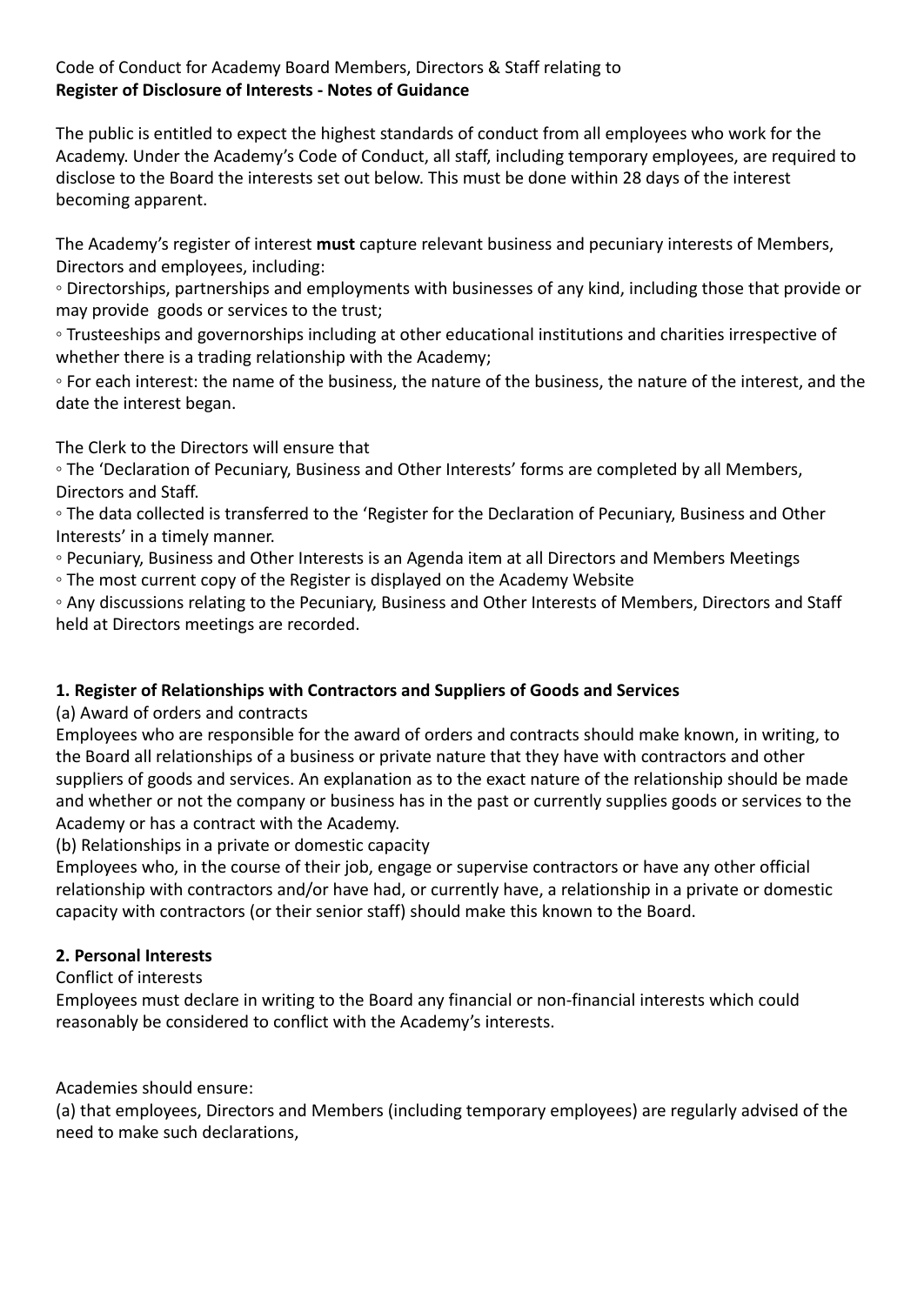(b) that employees either personally print, complete and sign their name on the declaration form or declare any interests including nil returns by email from their own TSSMAT email address,

(c) that Pecuniary Interests are updated annually,

(d) that the Board of Directors is advised annually that the register is up to date and the name of the person responsible for the register and where they can be located.

Ongoing disclosures need to be submitted in every return, even if they have been previously disclosed. The Register is a living document and the previous returns form part of the Register. The returns should be kept for seven years.

The 'keeper' of the register should ensure that they obtain either a nil return, or a pro-forma which provides the details of the individual declarations.

The register is available on the TSSMAT website.

#### **Examples of situations where it might be necessary for an officer to declare an interest**:

*There is a legal requirement for the Academy to maintain a Register of Officers' Interests. In declaring any interests you have, you are protecting yourself from any false accusation of bias or corruption. In considering whether you have an interest, you should ask yourself whether a member of public, knowing the facts of the situation, could reasonably think that a relationship or interest you have, might conflict with the interests of the Academy. The list below is not exhaustive and it is also important to note that you may not always need to declare an interest. For example, the answer to one of the questions below may be "yes", but the relationship or connection does not impinge on the type of work you do, so you may not need to declare an interest. Conversely, there may be other circumstances not listed below where you do need to declare an interest. If in doubt, please speak to your line manager in the first instance.*

*Think about the following questions:*

◦ Are you an Academy Director or Member or related to an Academy Director / Member?

◦ Are you a partner, company secretary or non-executive chairman of a company which does business with the Academy?

◦ Are you employed by a body which carries out work for the Academy, or were you recently so employed, or are you related to someone who is so employed?

◦ Do you do part-time or occasional work for a company which undertakes work for the Academy or which competes with the Academy for work?

◦ Are you undertaking any business ventures in your own time that could conflict with the Academy's interests?

◦ Are you related to or friends with anyone who tenders for work from the Academy?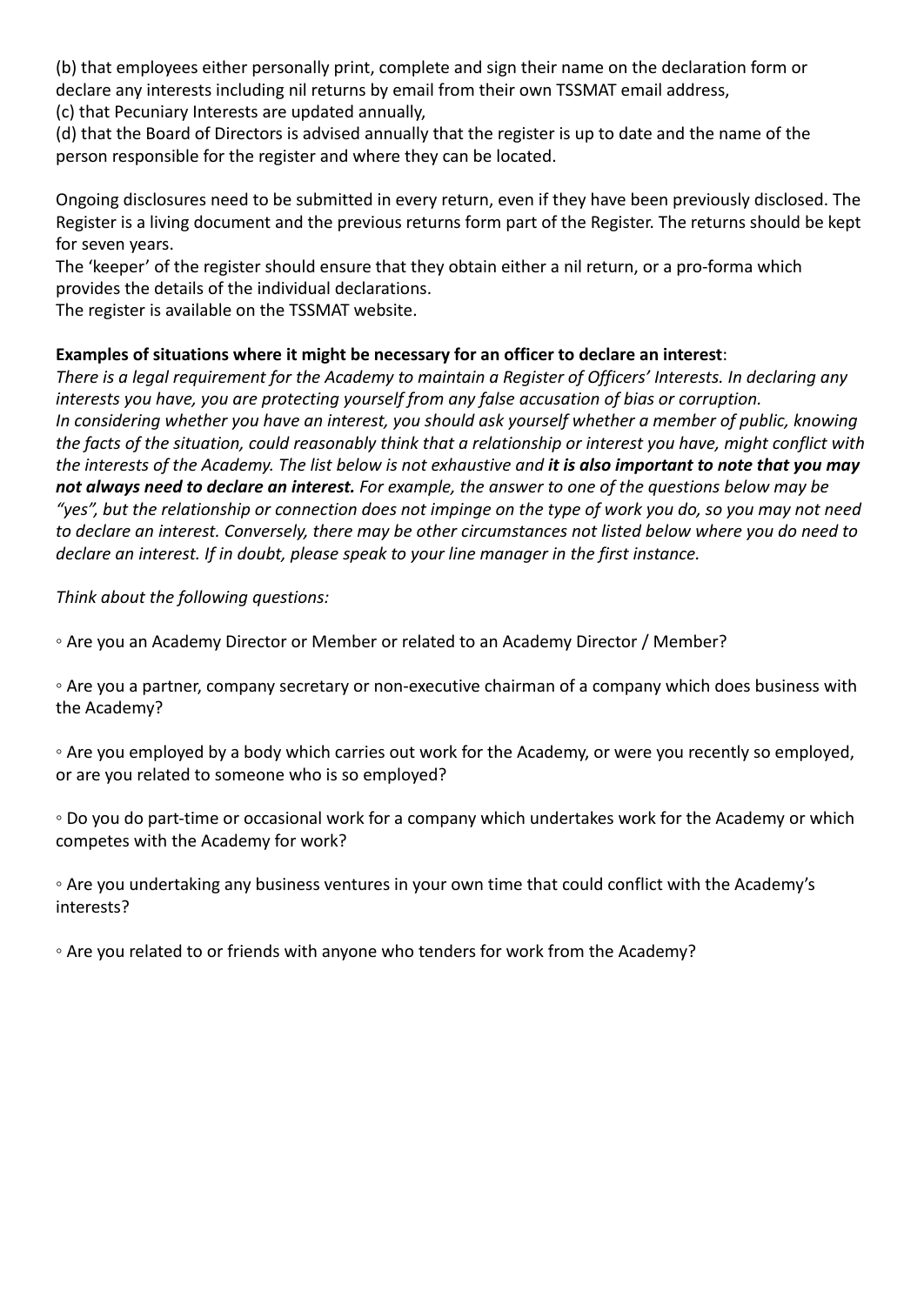

#### **DECLARATION OF PECUNIARY, BUSINESS AND OTHER INTERESTS**

| <b>Full Name:</b>       |                           | <b>Position:</b>          |                                             |                                     |                         |           |
|-------------------------|---------------------------|---------------------------|---------------------------------------------|-------------------------------------|-------------------------|-----------|
| <b>Name of Business</b> | <b>Nature of Business</b> | <b>Nature of Interest</b> | Date of<br>appointment<br>or<br>acquisition | Date of<br>cessation of<br>interest | Date of<br><b>Entry</b> | Signature |
|                         |                           |                           |                                             |                                     |                         |           |
|                         |                           |                           |                                             |                                     |                         |           |
|                         |                           |                           |                                             |                                     |                         |           |

**(Member, Director, Staff)**

| <b>Name of Business</b> | <b>Nature of Business</b> | <b>Nature of Interest</b> | Date of     | Date of      | Date of      | Signature |
|-------------------------|---------------------------|---------------------------|-------------|--------------|--------------|-----------|
|                         |                           |                           | appointment | cessation of | <b>Entry</b> |           |
|                         |                           |                           |             | interest     |              |           |